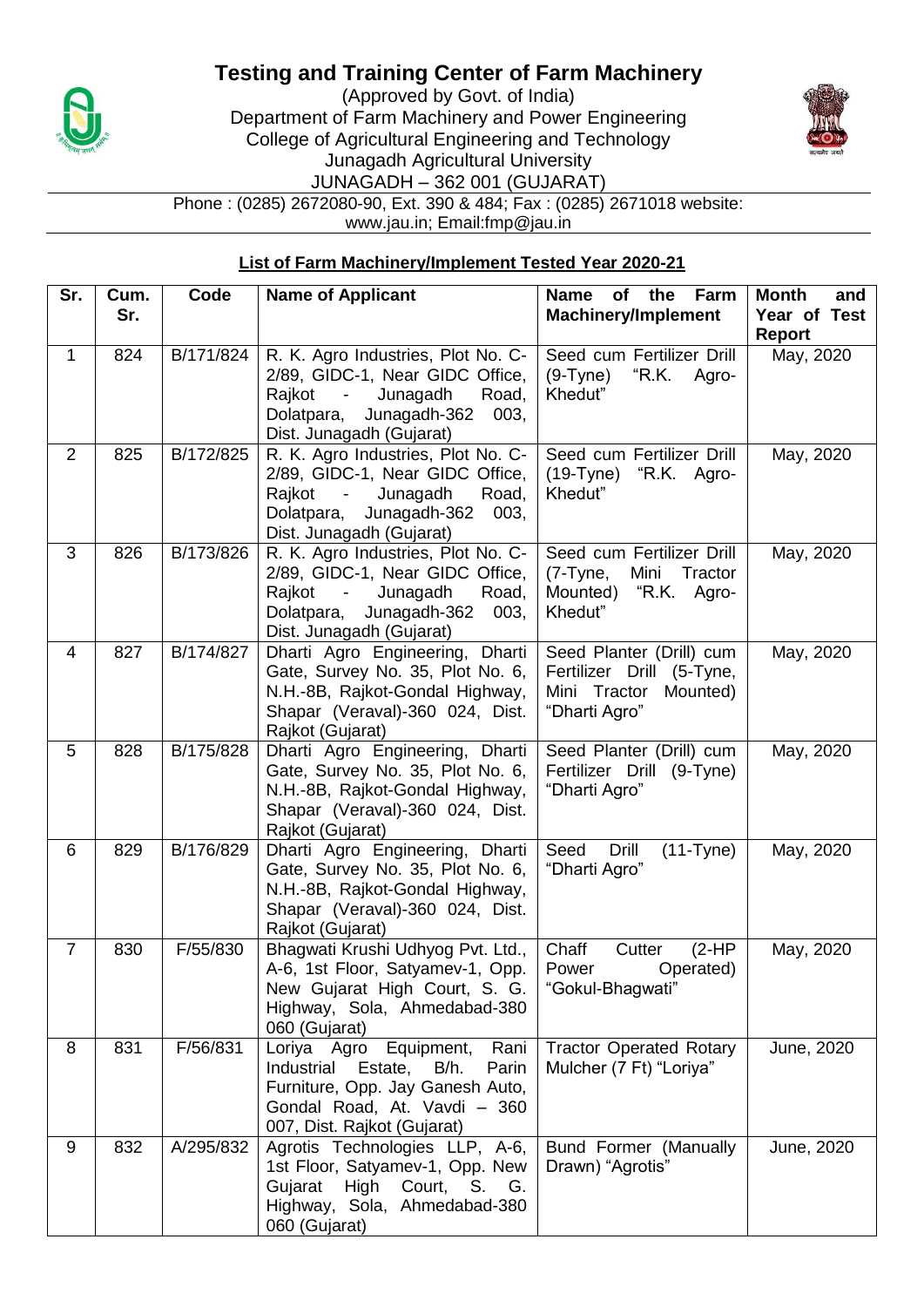| 10 | 833 | C/003/833 | Agrotis Technologies LLP, A-6,<br>1st Floor, Satyamev-1, Opp. New<br>Gujarat<br>High Court, S. G.<br>Highway, Sola, Ahmedabad-380<br>060 (Gujarat)                    | Wheel Hand Hoe (4-<br>Cultivator type,<br>Tined<br>Manually<br>operated)<br>"Agrotis"                                            | June, 2020 |
|----|-----|-----------|-----------------------------------------------------------------------------------------------------------------------------------------------------------------------|----------------------------------------------------------------------------------------------------------------------------------|------------|
| 11 | 834 | C/004/834 | Agrotis Technologies LLP, A-6,<br>1st Floor, Satyamev-1, Opp. New<br>Gujarat High Court, S. G.<br>Highway, Sola, Ahmedabad-380<br>060 (Gujarat)                       | Wheel Hand Hoe (2-<br>Manually<br>Blade<br>type,<br>"Agrotis"<br>operated)                                                       | June, 2020 |
| 12 | 835 | A/296/835 | Jackbro Global Private Limited,<br>Block No. 132/A, Beside Ambica<br>Trailer, NH No. 8, Opp. Udhyog<br>Nagar, Navagam-394 185, Ta.:<br>Kamrej, Dist.: Surat (Gujarat) | Two<br><b>Bottom</b><br>Hydraulically Reversible<br>Mould<br>Board<br>Plough<br>Mounted)<br>(Tractor<br>"Jackbro Global-Ambica"  | June, 2020 |
| 13 | 836 | A/297/836 | Jackbro Global Private Limited,<br>Block No. 132/A, Beside Ambica<br>Trailer, NH No. 8, Opp. Udhyog<br>Nagar, Navagam-394 185, Ta.:<br>Kamrej, Dist.: Surat (Gujarat) | Nine Tyne Cultivator<br>(Shovel-cum-Sweep)<br>Type) (Tractor Mounted)<br>"Jackbro Global-Ambica"                                 | June, 2020 |
| 14 | 837 | A/298/837 | Shakti Agro Technology, Nesadi<br>Road, Opp. Niraj Steel, Near<br>Water Tank, Savarkundla - 364<br>515, Dist. Amreli (Gujarat)                                        | <b>Three</b><br><b>Bottom</b><br>Hydraulically Reversible<br>Mould<br>Board<br>Plough<br>(Tractor<br>Mounted)<br>"Shakti-S3F400" | June, 2020 |
| 15 | 838 | A/299/838 | Shakti Agro Technology, Nesadi<br>Road, Opp. Niraj Steel, Near<br>Water Tank, Savarkundla - 364<br>515, Dist. Amreli (Gujarat)                                        | Two<br><b>Bottom</b><br>Hydraulically Reversible<br>Mould<br>Board<br>Plough<br>(Tractor<br>Mounted)<br>"Shakti-S480"            | June, 2020 |
| 16 | 839 | A/300/839 | Jay Shakti Engineering Works,<br>Nesadi Road, Near Water Tank,<br>Savarkundla - 364 515, Dist.<br>Amreli (Gujarat)                                                    | Two<br><b>Bottom</b><br>Mechanically Reversible<br>Mould<br>Board<br>Plough<br>(Tractor Mounted) "Jay<br>Shakti-JS360"           | June, 2020 |
| 17 | 840 | A/301/840 | Jay Shakti Engineering Works,<br>Nesadi Road, Near Water Tank,<br>Savarkundla - 364 515, Dist.<br>Amreli (Gujarat)                                                    | Two<br><b>Bottom</b><br>Mechanically Reversible<br><b>Board</b><br>Plough<br>Mould<br>(Tractor Mounted) "Jay<br>Shakti-JS320"    | June, 2020 |
| 18 | 841 | A/302/841 | Jay Shakti Engineering Works,<br>Nesadi Road, Near Water Tank,<br>Savarkundla - 364 515, Dist.<br>Amreli (Gujarat)                                                    | <b>Bottom</b><br><b>Three</b><br>Mechanically Reversible<br>Board<br>Mould<br>Plough<br>(Tractor Mounted) "Jay<br>Shakti-JS3F"   | June, 2020 |
| 19 | 842 | A/303/842 | Jay Shakti Engineering Works,<br>Nesadi Road, Near Water Tank,<br>Savarkundla - 364 515, Dist.<br>Amreli (Gujarat)                                                    | Two<br><b>Bottom</b><br>Hydraulically Reversible<br>Board<br>Mould<br>Plough<br>(Tractor Mounted) "Jay<br>Shakti-JS030"          | June, 2020 |
| 20 | 843 | A/304/843 | Jay Shakti Engineering Works,<br>Nesadi Road, Near Water Tank,<br>Savarkundla - 364 515, Dist.<br>Amreli (Gujarat)                                                    | <b>Three</b><br><b>Bottom</b><br>Hydraulically Reversible<br>Mould<br>Board<br>Plough<br>(Tractor Mounted) "Jay<br>Shakti-JS080" | June, 2020 |
| 21 | 844 | A/305/844 | Baba Agro Industries,<br>Nesadi<br>Near<br>Water<br>Tank,<br>Road,<br>Savarkundla - 364 515, Dist.<br>Amreli (Gujarat)                                                | <b>Bottom</b><br>Two<br>Hydraulically Reversible<br>Board<br>Mould<br>Plough<br>(Tractor<br>Mounted)<br>"Baba-BA2FH"             | June, 2020 |
| 22 | 845 | A/306/845 | Baba Agro Industries,<br>Nesadi<br>Water<br>Road,<br>Near<br>Tank,                                                                                                    | <b>Bottom</b><br>Two<br>Mechanically Reversible                                                                                  | June, 2020 |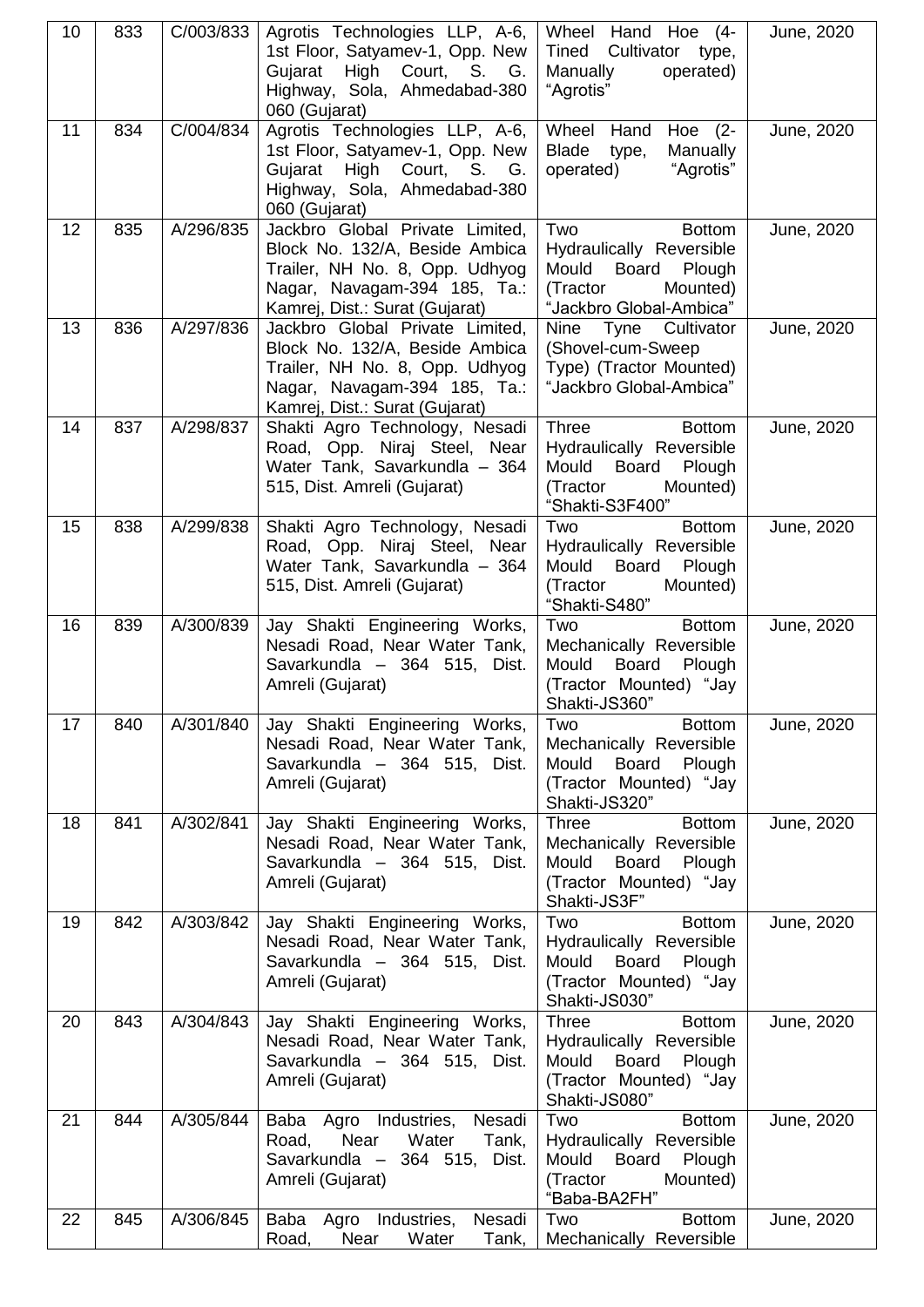|    |     |           | Savarkundla - 364 515, Dist.<br>Amreli (Gujarat)                                                                            | Mould<br>Board<br>Plough<br>(Tractor<br>Mounted)<br>"Baba-BA320"                                                            |                     |
|----|-----|-----------|-----------------------------------------------------------------------------------------------------------------------------|-----------------------------------------------------------------------------------------------------------------------------|---------------------|
| 23 | 846 | A/307/846 | Baba Agro Industries, Nesadi<br>Near<br>Water<br>Road,<br>Tank,<br>Savarkundla - 364 515, Dist.<br>Amreli (Gujarat)         | <b>Three</b><br><b>Bottom</b><br>Mechanically Reversible<br>Mould<br>Board<br>Plough<br>(Tractor<br>Mounted)<br>"Baba-BA3F" | June, 2020          |
| 24 | 847 | A/308/847 | Baba Agro Industries, Nesadi<br>Water<br>Near<br>Tank,<br>Road,<br>Savarkundla - 364 515, Dist.<br>Amreli (Gujarat)         | Two<br><b>Bottom</b><br>Mechanically Reversible<br>Mould<br>Board<br>Plough<br>(Tractor<br>Mounted)<br>"Baba-BA360"         | June, 2020          |
| 25 | 848 | A/309/848 | Baba Agro Industries, Nesadi<br>Near<br>Water<br>Road,<br>Tank,<br>Savarkundla - 364 515,<br>Dist.<br>Amreli (Gujarat)      | <b>Bottom</b><br>Three<br>Hydraulically Reversible<br>Mould Board Plough<br>(Tractor<br>Mounted)<br>"Baba-BA3FH"            | June, 2020          |
| 26 | 849 | D/156/849 | Madhav Agriculture,<br>Madhav<br>Kampa, At.: Bayad-383 330, Dist.<br>Aravalli (Gujarat)                                     | <b>Tractor Operated Trailed</b><br>Type Power Sprayer<br>"Madhav-1200"                                                      | <b>July, 2020</b>   |
| 27 | 850 | D/157/850 | Bahuchar<br>Agro<br>Industries,<br>Mahadev Nagar, At.: Halvad-363<br>330, Dist. Morbi (Gujarat)                             | <b>Tractor Operated Trailed</b><br>Type Power Sprayer<br>"Bahuchar-BAI004"                                                  | <b>July, 2020</b>   |
| 28 | 851 | A/310/851 | At.<br>Farmer Agro Industries,<br>$Ta$ :<br>Talod,<br>Dist.:<br>Harsol,<br>Sabarkantha (Gujarat)                            | Two<br><b>Bottom</b><br>Mechanically Reversible<br>Mould<br><b>Board</b><br>Plough<br>(Tractor<br>Mounted)<br>"Farmer-0204" | <b>August, 2020</b> |
| 29 | 852 | A/311/852 | Industries,<br>At.:<br>Farmer<br>Agro<br>Ta.:<br>Harsol,<br>Talod,<br>Dist.:<br>Sabarkantha (Gujarat)                       | Two<br>Mould<br><b>Bottom</b><br>Board Plough (Tractor<br>Mounted) "Farmer"                                                 | <b>August, 2020</b> |
| 30 | 853 | F/57/853  | Jay Bhavani Industries, Atkot<br>Opp.<br>Aaditya<br>Road,<br>Hotel,<br>Jasdan-360 050 Dist.:<br>Rajkot<br>(Gujarat)         | Chaff<br>(1.5-HP<br>Cutter<br>Operated) "Jay<br>Power<br>Bhavani-JBI-1.5 HP"                                                | <b>August, 2020</b> |
| 31 | 854 | D/158/854 | Hymark Agritech Pvt. Ltd., F-21,<br>Sector-11, Noida-201 301 (U.P.)                                                         | Dual Type (Battery-Solar<br>charged<br>Hand)<br>$\prime$<br>Knapsack<br>Sprayer<br>"Hymark Agritech Pvt.<br>Ltd. - HK-59S"  | Sept., 2020         |
| 32 | 855 | D/159/855 | Hymark Agritech Pvt. Ltd., F-21,<br>Sector-11, Noida-201 301 (U.P.)                                                         | Dual Type (Battery-Solar<br>charged<br>Hand)<br>$\prime$<br>Knapsack<br>Sprayer<br>"Hymark Agritech Pvt.<br>Ltd. - HK-60"   | Sept., 2020         |
| 33 | 856 | A/312/856 | Industries,<br>At.:<br>Farmer<br>Agro<br>Ta.:<br>Talod,<br>Dist.:<br>Harsol,<br>Sabarkantha (Gujarat)                       | Tractor Mounted Offset<br>Disc Harrow (7x7 Disc)<br>"Farmer"                                                                | Oct., 2020          |
| 34 | 857 | C/005/857 | Bhoomi Agro Industries, Plot No.<br>G-1077, Road No. A1, Kishan<br>Gate, Lodhika GIDC,<br>Matoda,<br>Dist. Rajkot (Gujarat) | Wheel Hand Hoe (4-<br><b>Tined</b><br>Cultivator<br>type,<br>Manually<br>operated)<br>"Bhoomi Agro"                         | Oct., 2020          |
| 35 | 858 | C/006/858 | Bhoomi Agro Industries, Plot No.<br>G-1077, Road No. A1, Kishan<br>Gate, Lodhika GIDC,<br>Matoda,<br>Dist. Rajkot (Gujarat) | Wheel Hand Hoe (Blade<br>type, Manually operated)<br>"Bhoomi Agro"                                                          | Oct., 2020          |
| 36 | 859 | A/313/859 | Bhoomi Agro Industries, Plot No.<br>G-1077, Road No. A1, Kishan<br>Gate, Lodhika GIDC,<br>Matoda,<br>Dist. Rajkot (Gujarat) | Bund Former (Manually<br>Drawn) "Bhoomi Agro"                                                                               | Oct., 2020          |
| 37 | 860 | B/177/860 | Bhoomi Agro Industries, Plot No.                                                                                            | Seed<br>Drill<br>$(1-Row,$                                                                                                  | Oct., 2020          |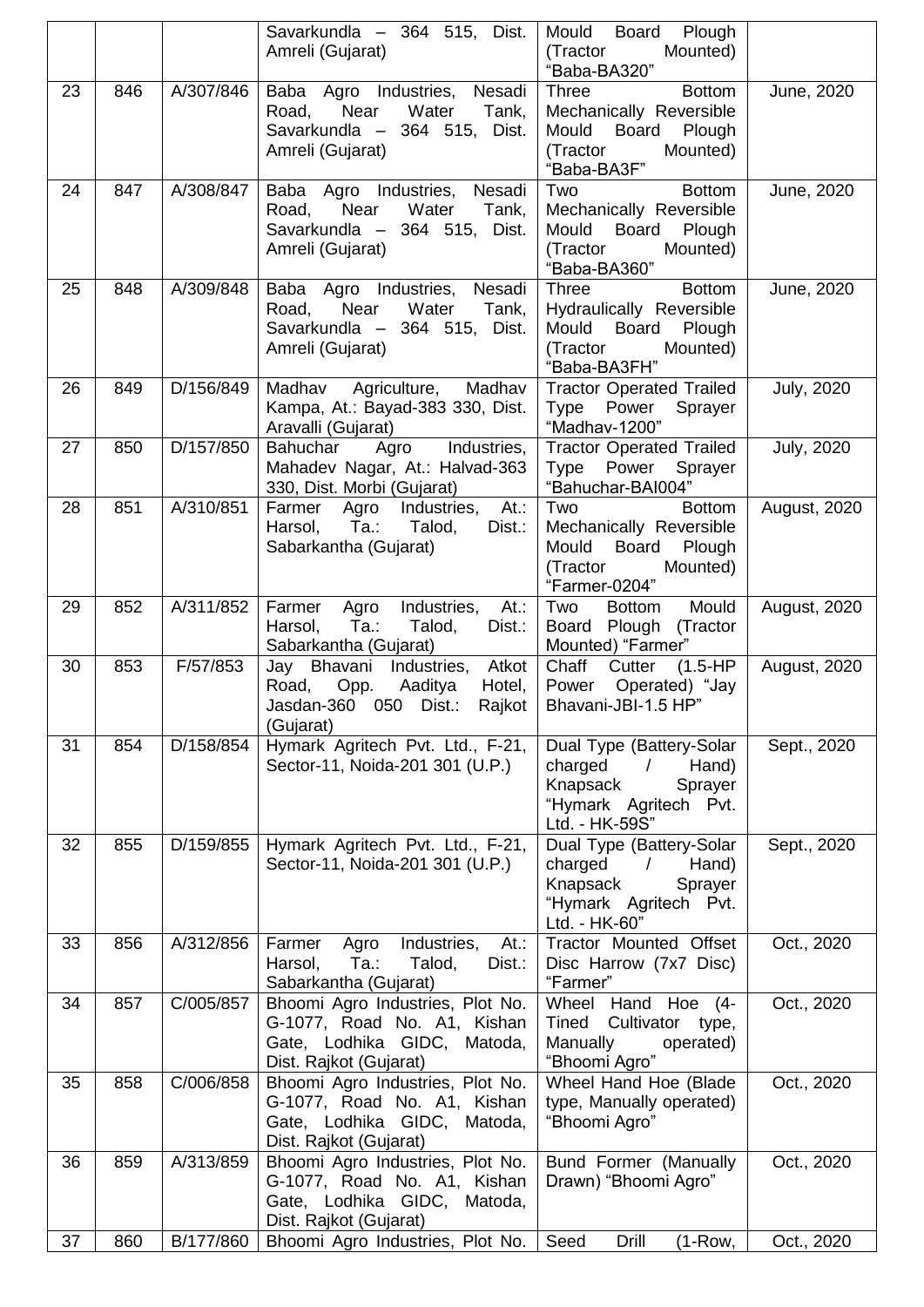|    |     |           | G-1077, Road No. A1, Kishan<br>Gate, Lodhika GIDC, Matoda,<br>Dist. Rajkot (Gujarat)                                                                         | Manually<br>Drawn)<br>"Bhoomi Agro"                                                  |            |
|----|-----|-----------|--------------------------------------------------------------------------------------------------------------------------------------------------------------|--------------------------------------------------------------------------------------|------------|
| 38 | 861 | A/314/861 | Makwel<br>Industries,<br>$\mathbf{1},$<br>Suraj<br>Opp.<br>Station,<br>Estate,<br><b>Bus</b><br>Highway Road, Unjha- 384 170,<br>Dist. Mehsana (Gujarat)     | Bund Former (Manually<br>Drawn) "Makwel"                                             | Oct., 2020 |
| 39 | 862 | B/178/862 | Agrotis Technologies LLP, A-6,<br>1st Floor, Satyamev-1, Opp. New<br>Gujarat<br>High Court, S. G.<br>Highway, Sola, Ahmedabad-380<br>060 (Gujarat)           | Drill<br>Seed<br>$(1-Row,$<br>Manually<br>Drawn)<br>"Agrotis"                        | Oct., 2020 |
| 40 | 863 | B/179/863 | Suraj<br>Industries,<br>1,<br>Makwel<br>Estate,<br>Opp.<br>Station,<br><b>Bus</b><br>Highway Road, Unjha- 384 170,<br>Dist. Mehsana (Gujarat)                | Seed<br><b>Drill</b><br>$(1-Row,$<br>Manually<br>Drawn)<br>"Makwel"                  | Oct., 2020 |
| 41 | 864 | C/007/864 | Suraj<br>Makwel<br>Industries,<br>1,<br>Estate,<br>Opp.<br>Station,<br><b>Bus</b><br>Highway Road, Unjha- 384 170,<br>Dist. Mehsana (Gujarat)                | Wheel Hand Hoe (4-<br>Tined<br>Cultivator type,<br>Manually<br>operated)<br>"Makwel" | Oct., 2020 |
| 42 | 865 | C/008/865 | Suraj<br>Makwel<br>1,<br>Industries,<br>Estate,<br>Opp.<br>Station,<br><b>Bus</b><br>Highway Road, Unjha- 384 170,<br>Dist. Mehsana (Gujarat)                | Wheel Hand Hoe (Blade<br>type, Manually operated)<br>"Makwel"                        | Oct., 2020 |
| 43 | 866 | A/315/866 | $\overline{At}$ :<br>Industries,<br>Farmer<br>Agro<br>Harsol,<br>$Ta$ .:<br>Talod,<br>Dist.:<br>Sabarkantha (Gujarat)                                        | <b>Tractor Mounted Leveller</b><br>"Farmer"                                          | Oct., 2020 |
| 44 | 867 | E/132/867 | Arbuda Agriculture Works, Opp.<br>Aroma Market, Highway Road, At:<br>Bhildi - 385535, Ta.: Deesa, Dist.<br>Banaskantha (Gujarat)                             | Tractor<br>Operated<br>Groundnut Digger cum<br>"Arbuda"<br>Shaker                    | Oct., 2020 |
| 45 | 868 | H/004/868 | M. N. Agro Industries, At. & Post:<br>Velanja<br>364<br>150,<br>Ta.: Kamrej, Dist.: Surat (Gujarat)                                                          | Hand Hoe (Blade type)<br>"M. N. Agro"                                                | Oct., 2020 |
| 46 | 869 | B/180/869 | Kishan<br>Welding Works,<br>B/h.<br>Gayatri Temple,<br>Ramnagar,<br>Kalsari Road, Visavadar-362130,<br>Ta. Visavadar, Dist. Junagadh<br>(Gujarat)            | Seed cum Fertilizer Drill<br>(17-Tyne) "Kishan"                                      | Oct., 2020 |
| 47 | 870 | B/181/870 | Kishan Agro Engineering, Survey<br>No. 211, Plot No. 4, Narmada<br>Pipe Road, Near Mahadev Oil<br>Mill, Veraval (Shapar)- 360 024,<br>Dist. Rajkot (Gujarat) | Seed cum Fertilizer Drill<br>(13-Tyne) "Kishan Agro"                                 | Oct., 2020 |
| 48 | 871 | B/182/871 | Kishan Agro Engineering, Survey<br>No. 211, Plot No. 4, Narmada<br>Pipe Road, Near Mahadev Oil<br>Mill, Veraval (Shapar)- 360 024,<br>Dist. Rajkot (Gujarat) | Seed cum Fertilizer Drill<br>(17-Tyne) "Kishan Agro"                                 | Oct., 2020 |
| 49 | 872 | B/183/872 | Kishan Agro Engineering, Survey<br>No. 211, Plot No. 4, Narmada<br>Pipe Road, Near Mahadev Oil<br>Mill, Veraval (Shapar)- 360 024,<br>Dist. Rajkot (Gujarat) | Seed cum Fertilizer Drill<br>(9-Tyne) "Kishan Agro"                                  | Oct., 2020 |
| 50 | 873 | B/184/873 | Kishan Agro Engineering, Survey<br>No. 211, Plot No. 4, Narmada<br>Pipe Road, Near Mahadev Oil<br>Mill, Veraval (Shapar)- 360 024,<br>Dist. Rajkot (Gujarat) | Seed cum Fertilizer Drill<br>(15-Tyne) "Kishan Agro"                                 | Oct., 2020 |
| 51 | 874 | B/185/874 | Kishan Agro Engineering, Survey<br>No. 211, Plot No. 4, Narmada<br>Pipe Road, Near Mahadev Oil                                                               | Seed cum Fertilizer Drill<br>(19-Tyne) "Kishan Agro"                                 | Oct., 2020 |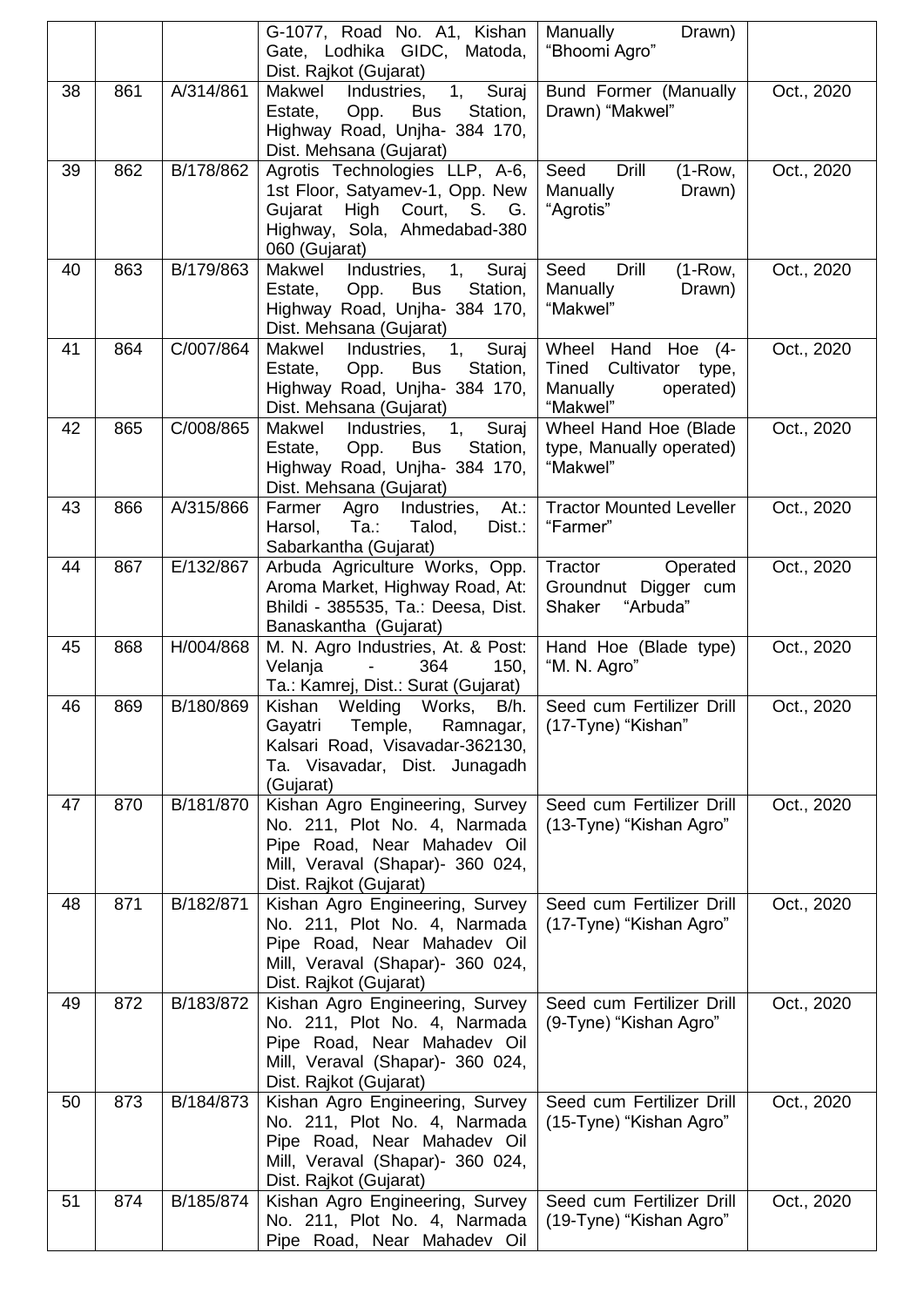|    |     |           | Mill, Veraval (Shapar)- 360 024,<br>Dist. Rajkot (Gujarat)           |                                                     |            |
|----|-----|-----------|----------------------------------------------------------------------|-----------------------------------------------------|------------|
| 52 | 875 | E/133/875 | Bhavani Agro Industries, Dhanera                                     | Groundnut<br>Thresher                               | Oct., 2020 |
|    |     |           | Highway, At: Moti Akhol, Ta.:                                        | (Tractor<br>Operated)                               |            |
|    |     |           | Dist.:<br>Deesa,<br>Banaskantha                                      | "Bhavani-BA4"                                       |            |
|    |     |           | (Gujarat)                                                            |                                                     |            |
| 53 | 876 | B/186/876 | R. K. Agro Industries, Plot No. C-                                   | Seed<br>Drill<br>$(5-Tyne,$                         | Oct., 2020 |
|    |     |           | 2/89, GIDC-1, Near GIDC Office,                                      | Animal<br>K.K.<br>Drawn)                            |            |
|    |     |           | Junagadh<br>Rajkot<br>Road,<br>$\sim$ $-$                            | Agro-Khedut"                                        |            |
|    |     |           | Dolatpara,<br>Junagadh-362003,                                       |                                                     |            |
|    |     |           | Dist. Junagadh (Gujarat)                                             |                                                     |            |
| 54 | 877 | B/187/877 | Santkrupa Engineering Works,                                         | Seed cum Fertilizer Drill                           | Nov., 2020 |
|    |     |           | Plot No. 1-A/12, Chitra GIDC,                                        | (9-Tyne) "Santkrupa"                                |            |
|    |     |           | Near S.T. Workshop, Bhavnagar                                        |                                                     |            |
|    |     |           | (Gujarat)                                                            |                                                     |            |
| 55 | 878 | B/188/878 | Agro<br>Industries,<br>At.<br>Seema                                  | Seed<br>Drill<br>$(9-Tyne)$                         | Nov., 2020 |
|    |     |           | Tajpur Camp, Post: Harsol-383                                        | "Seema Agro"                                        |            |
|    |     |           | 305, Near Meshwo Bridge, Ta.:                                        |                                                     |            |
|    |     |           | Talod, Dist.: Sabarkantha (Gujarat)                                  |                                                     |            |
| 56 | 879 | B/189/879 | Industries,<br>Agro<br>Seema<br>At.:                                 | Seed cum Fertilizer Drill                           | Nov., 2020 |
|    |     |           | Tajpur Camp, Post: Harsol-383                                        | (9-Tyne) "Seema Agro"                               |            |
|    |     |           | 305, Near Meshwo Bridge, Ta.:                                        |                                                     |            |
| 57 | 880 | B/190/880 | Talod, Dist.: Sabarkantha (Gujarat)                                  | <b>Drill</b><br>$(11-Tyne)$<br>Seed                 | Nov., 2020 |
|    |     |           | Agro<br>Industries,<br>Seema<br>At:<br>Tajpur Camp, Post: Harsol-383 | "Seema Agro"                                        |            |
|    |     |           | 305, Near Meshwo Bridge, Ta.:                                        |                                                     |            |
|    |     |           | Talod, Dist.: Sabarkantha (Gujarat)                                  |                                                     |            |
| 58 | 881 | F/58/881  | Pitroda Engineering Works, Opp.                                      | Chaff<br>Cutter<br>$(2-HP)$                         | Nov., 2020 |
|    |     |           | Mansa GEB, Mansa-Vijapur Road                                        | Power<br>Operated)                                  |            |
|    |     |           | Mansa-382845,<br>Dist.:                                              | "Pitroda-Bhavani-B.02"                              |            |
|    |     |           | Gandhinagar (Gujarat)                                                |                                                     |            |
| 59 | 882 | F/59/882  | Pitroda Engineering Works, Opp.                                      | Chaff<br>Cutter<br>$(3-HP)$                         | Nov., 2020 |
|    |     |           | Mansa GEB, Mansa-Vijapur Road                                        | Power<br>Operated)                                  |            |
|    |     |           | Mansa-382845,<br>Dist.:                                              | "Pitroda-Bhavani-B.03"                              |            |
|    |     |           | Gandhinagar (Gujarat)                                                |                                                     |            |
| 60 | 883 | B/191/883 | Davada Welding Works, Amreli                                         | Seed cum Fertilizer Drill                           | Nov., 2020 |
|    |     |           | Road, Moti Kunkavav- 365 450                                         | (9-Tyne) "Davada"                                   |            |
|    |     |           |                                                                      |                                                     |            |
| 61 |     |           | Dist. Amreli (Gujarat)                                               |                                                     |            |
|    | 884 | B/192/884 | Davada Welding Works, Amreli                                         | Seed cum Fertilizer Drill                           | Nov., 2020 |
|    |     |           | Road, Moti Kunkavav- 365 450                                         | (11-Tyne) "Davada"                                  |            |
|    |     |           | Dist. Amreli (Gujarat)                                               |                                                     |            |
| 62 | 885 | B/193/885 | Welding<br>Works,<br>Kishan<br>B/h.                                  | Drill<br>Seed<br>$(5-Tyne,$                         | Nov., 2020 |
|    |     |           | Gayatri<br>Temple,<br>Ramnagar,                                      | Animal Drawn) "Kishan"                              |            |
|    |     |           | Kalsari Road, Visavadar-362130,                                      |                                                     |            |
|    |     |           | Ta. Visavadar, Dist. Junagadh                                        |                                                     |            |
|    |     |           | (Gujarat)                                                            |                                                     |            |
| 63 | 886 | B/194/886 | Bhoomi Agro Industries, Plot No.                                     | Drill<br>Seed<br>$(5-Tyne,$                         | Nov., 2020 |
|    |     |           | G-1077, Road No. A1, Kishan                                          | Animal Drawn) "Bhoomi                               |            |
|    |     |           | Gate, Lodhika GIDC, Matoda,                                          | Agro"                                               |            |
|    |     |           | Dist. Rajkot (Gujarat)                                               |                                                     |            |
| 64 | 887 | B/195/887 | Atlantis Agritech Pvt. Ltd., Plot                                    | Seed<br>Till<br>Zero<br>cum                         | Nov., 2020 |
|    |     |           | No. 36, Galaxy Industrial Estate,                                    | Fertilizer Drill (11-Tyne)                          |            |
|    |     |           | Rajkot-Gondal Highway (NH-27),                                       | "Atlantis-Rotoking"                                 |            |
|    |     |           | Shapar-360 024, Dist. Rajkot                                         |                                                     |            |
| 65 | 888 | B/196/888 | (Gujarat)<br>Atlantis Agritech Pvt. Ltd., Plot                       | Seed cum Fertilizer Drill                           | Nov., 2020 |
|    |     |           | No. 36, Galaxy Industrial Estate,                                    | $(9-Tyne)$<br>"Atlantis-                            |            |
|    |     |           | Rajkot-Gondal Highway (NH-27),                                       | Rotoking"                                           |            |
|    |     |           | Shapar-360 024, Dist. Rajkot                                         |                                                     |            |
|    |     |           | (Gujarat)                                                            |                                                     |            |
| 66 | 889 | B/197/889 | Bhoomi Agro Industries, Plot No.<br>G-1077, Road No. A1, Kishan      | Seed cum Fertilizer Drill<br>(7-Tyne) "Bhoomi Agro" | Nov., 2020 |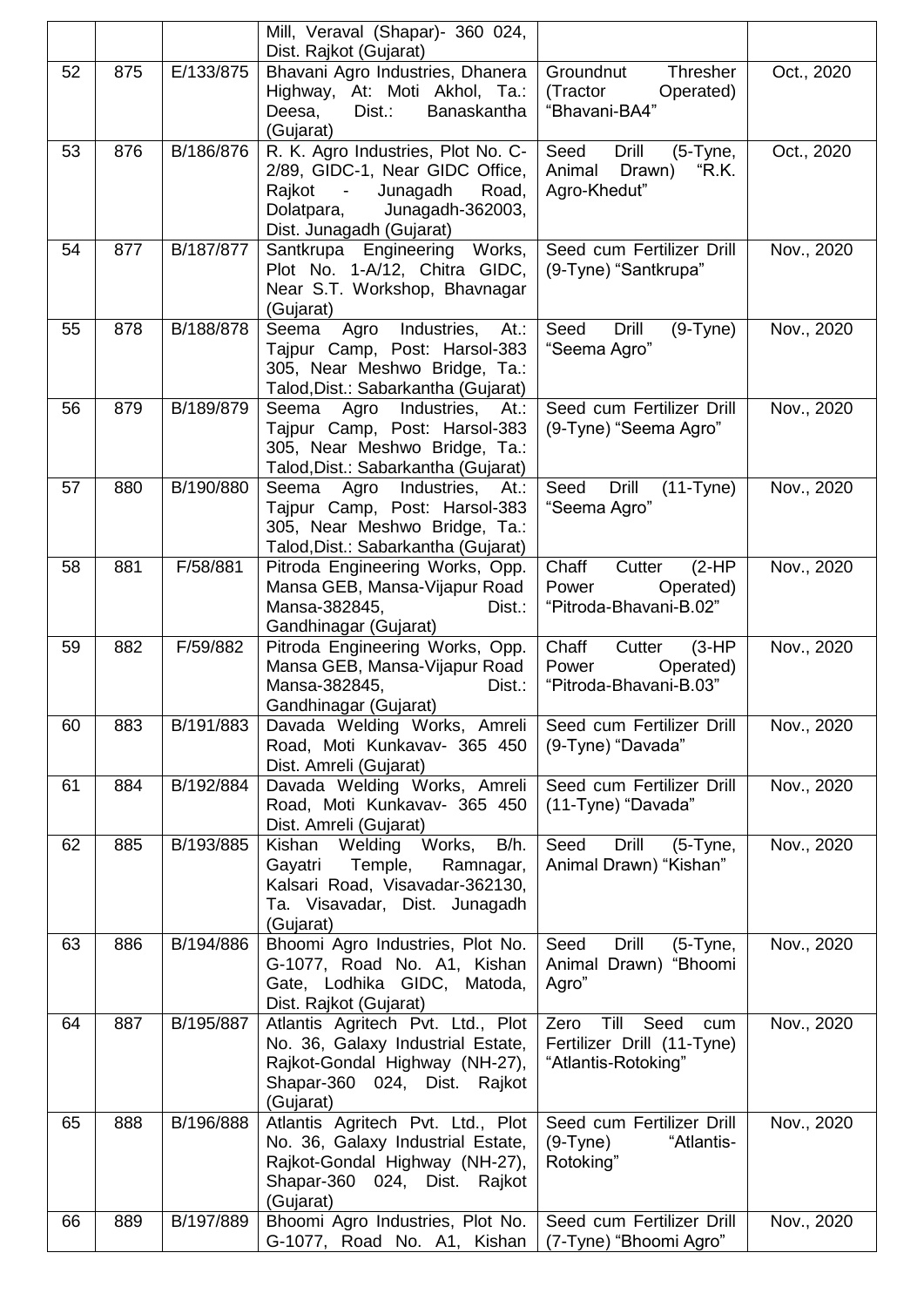|    |     |           | Gate, Lodhika GIDC, Matoda,<br>Dist. Rajkot (Gujarat)                                                                                         |                                                                                                                                 |            |
|----|-----|-----------|-----------------------------------------------------------------------------------------------------------------------------------------------|---------------------------------------------------------------------------------------------------------------------------------|------------|
| 67 | 890 | B/198/890 | Bhoomi Agro Industries, Plot No.<br>G-1077, Road No. A1, Kishan<br>Gate, Lodhika GIDC, Matoda,<br>Dist. Rajkot (Gujarat)                      | Seed cum Fertilizer Drill<br>(13-Tyne) "Bhoomi Agro"                                                                            | Nov., 2020 |
| 68 | 891 | B/199/891 | Bhoomi Agro Industries, Plot No.<br>G-1077, Road No. A1, Kishan<br>Gate, Lodhika GIDC, Matoda,<br>Dist. Rajkot (Gujarat)                      | Seed cum Fertilizer Drill<br>(17-Tyne) "Bhoomi Agro"                                                                            | Nov., 2020 |
| 69 | 892 | F/60/892  | Hariom Agro Industries, Dhebar<br>Road, Atika South, Nehru Nagar<br>Main Road, Rajkot-360 002 Dist.:<br>Rajkot (Gujarat)                      | Chaff<br>$(2-HP)$<br>Cutter<br>Power<br>Operated)<br>"Hariom-H-100"                                                             | Nov., 2020 |
| 70 | 893 | D/160/893 | Shraddha Metal Industries, Plot<br>No. 45, GIDC, Phase-2, Dared,<br>Jamnagar-361 004 (Gujarat)                                                | Battery<br>Operated<br>Knapsack<br>Sprayer<br>"Shraddha-7 Star"                                                                 | Nov., 2020 |
| 71 | 894 | B/200/894 | Makwel<br>Suraj<br>1,<br>Industries,<br>Estate,<br>Opp.<br>Station,<br><b>Bus</b><br>Highway Road, Unjha- 384 170,<br>Dist. Mehsana (Gujarat) | Transplanter<br>Vegetable<br>(Manually<br>Operated)<br>"Makwel"                                                                 | Nov., 2020 |
| 72 | 895 | D/161/895 | Raja Enterprises, Guru<br>Teg<br><b>Bahadur</b><br>Mandi,<br>Market,<br>Ahmedgarh-148<br>021,<br>Dist.<br>Sangrur (Punjab)                    | Battery<br>Operated<br>Knapsack<br>Sprayer<br>"Raja-R-208"                                                                      | Dec., 2020 |
| 73 | 896 | A/316/896 | Hiren Engineering Works, Survey<br>No. 328, Plot No. 2, Rajkot<br>Highway, Navagam - Kardej, Dist.<br>Bhavnagar (Gujarat)                     | Two<br><b>Bottom</b><br>Mechanically Reversible<br>Mould<br><b>Board</b><br>Plough<br>Mounted)<br>(Tractor<br>"Hiren"           | Dec., 2020 |
| 74 | 897 | A/317/897 | Hiren Engineering Works, Survey<br>No. 328, Plot No. 2, Rajkot<br>Highway, Navagam - Kardej, Dist.<br>Bhavnagar (Gujarat)                     | Cultivator<br><b>Nine</b><br>Tyne<br>(Tractor<br>Mounted)<br>"Hiren"                                                            | Dec., 2020 |
| 75 | 898 | A/318/898 | Shree Ram Agro Industries, Plot<br>No. 8, Rajkot Highway, Navagam<br>Kardej,<br>Dist.<br>Bhavnagar<br>(Gujarat)                               | Cultivator<br><b>Nine</b><br>Tyne<br>(Tractor<br>Mounted)<br>"Shree Ram"                                                        | Dec., 2020 |
| 76 | 899 | A/319/899 | Shakti Iron Works, Plot No. 2,<br>Desai Nagar, Rajkot Highway,<br>Bhavnagar - 364 003 (Gujarat)                                               | Two<br><b>Bottom</b><br>Mechanically Reversible<br>Mould<br>Board<br>Plough<br>(Tractor<br>Mounted)<br>"Shakti"                 | Dec., 2020 |
| 77 | 900 | A/320/900 | Santkrupa Machine Tools, Plot<br>No. 4, Chitra, Opp. Gurukul<br>Rajkot<br>Tower,<br>Road,<br>Bhavnagar-364 004 (Gujarat)                      | Cultivator<br>Nine Tyne<br>Mounted)<br>(Tractor<br>"Santkrupa"                                                                  | Dec., 2020 |
| 78 | 901 | A/321/901 | Santkrupa Machine Tools, Plot<br>No. 4, Chitra, Opp. Gurukul<br>Rajkot<br>Tower,<br>Road,<br>Bhavnagar-364 004 (Gujarat)                      | Two<br><b>Bottom</b><br>Mechanically Reversible<br>Mould<br>Board<br>Plough<br>(Tractor<br>Mounted)<br>"Santprupa"              | Dec., 2020 |
| 79 | 902 | A/322/902 | Davada Welding Works, Amreli<br>Road, Moti Kunkavav- 365 450<br>Dist. Amreli (Gujarat)                                                        | Cultivator<br>Five Tyne<br>(Triangular Shovel Type)<br>(Mini Tractor Mounted)<br>"Davada"                                       | Dec., 2020 |
| 80 | 903 | A/323/903 | Agriculture,<br>56/57-Shiv<br>Laxmi<br>Complex, Opp. Sagar Petroleum,<br>Bhadara Patiya - 361 250, Ta.<br>Jodiya, Dist. Jamnagar (Gujarat)    | <b>Three</b><br><b>Bottom</b><br>Hydraulically Reversible<br>Mould<br>Board<br>Plough<br>(Tractor<br>Mounted)<br>"Laxmi-LX-345" | Dec., 2020 |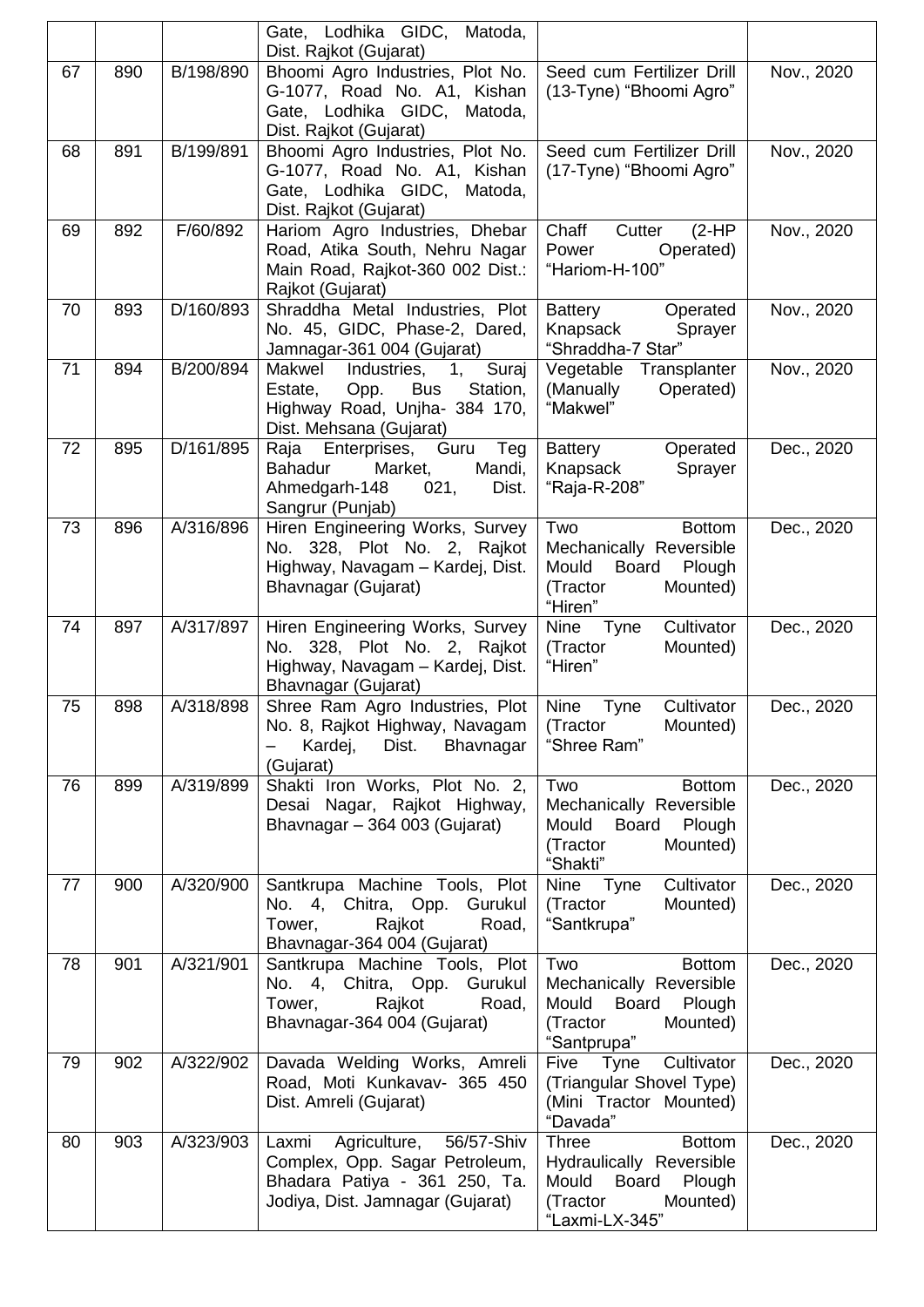| 81 | 904 | A/324/904 | Agriculture,<br>56/57-Shiv<br>Laxmi                                  | Two<br><b>Bottom</b>                                        | Dec., 2020 |
|----|-----|-----------|----------------------------------------------------------------------|-------------------------------------------------------------|------------|
|    |     |           | Complex, Opp. Sagar Petroleum,                                       | Hydraulically Reversible                                    |            |
|    |     |           | Bhadara Patiya - 361 250, Ta.<br>Jodiya, Dist. Jamnagar (Gujarat)    | Mould<br><b>Board</b><br>Plough<br>(Tractor<br>Mounted)     |            |
|    |     |           |                                                                      | "Laxmi-LX-60"                                               |            |
| 82 | 905 | A/325/905 | 56/57-Shiv<br>Laxmi<br>Agriculture,                                  | <b>Bottom</b><br>Two                                        | Dec., 2020 |
|    |     |           | Complex, Opp. Sagar Petroleum,<br>Bhadara Patiya - 361 250, Ta.      | Hydraulically Reversible<br><b>Board</b><br>Mould<br>Plough |            |
|    |     |           | Jodiya, Dist. Jamnagar (Gujarat)                                     | Mounted)<br>(Tractor                                        |            |
|    |     |           |                                                                      | "Laxmi-LX-50"                                               |            |
| 83 | 906 | A/326/906 | Vishwakarma Agricultural Works,                                      | <b>Nine</b><br>Cultivator<br>Tyne                           | Dec., 2020 |
|    |     |           | Opp. Ambica Nagar Soc., Mansa -<br>382<br>845,<br>Dist.: Gandhinagar | (Tractor<br>Mounted)<br>"Vishwakarma                        |            |
|    |     |           | (Gujarat)                                                            | <b>CLT PLUS"</b>                                            |            |
| 84 | 907 | A/327/907 | Vishwakarma Agricultural Works,                                      | Mould<br>Two<br><b>Bottom</b>                               | Dec., 2020 |
|    |     |           | Opp. Ambica Nagar Soc., Mansa -<br>Dist.: Gandhinagar<br>382 845.    | Board Plough (Tractor<br>Mounted)                           |            |
|    |     |           | (Gujarat)                                                            | "Vishwakarma-MBP                                            |            |
|    |     |           |                                                                      | PLUS"                                                       |            |
| 85 | 908 | A/328/908 | Vishwakarma Agricultural Works,                                      | Two<br><b>Bottom</b>                                        | Dec., 2020 |
|    |     |           | Opp. Ambica Nagar Soc., Mansa -<br>382 845,<br>Dist.:<br>Gandhinagar | Mechanically Reversible<br>Mould<br>Board<br>Plough         |            |
|    |     |           | (Gujarat)                                                            | (Tractor<br>Mounted)                                        |            |
|    |     |           |                                                                      | "Vishwakarma-VRP                                            |            |
|    |     |           |                                                                      | PLUS"                                                       |            |
| 86 | 909 | D/162/909 | Padgilwar Agro Industries, Opp.<br>Agyaram Devi Mandir, Bus Stand    | Operated<br><b>Battery</b><br>Knapsack<br>Sprayer           | Dec., 2020 |
|    |     |           | Road, Ganeshpeth, Nagpur-440                                         | "Padgilwar-Master"                                          |            |
|    |     |           | 018 (Maharashtra)                                                    |                                                             |            |
| 87 | 910 | D/163/910 | Padgilwar Agro Industries, Opp.<br>Agyaram Devi Mandir, Bus Stand    | <b>Battery</b><br>Operated<br>Knapsack                      | Dec., 2020 |
|    |     |           | Road, Ganeshpeth, Nagpur-440                                         | Sprayer<br>"Padgilwar-Double                                |            |
|    |     |           | 018 (Maharashtra)                                                    | Shakti"                                                     |            |
| 88 | 911 | D/164/911 | Padgilwar Agro Industries, Opp.                                      | Dual Type<br>Knapsack                                       | Dec., 2020 |
|    |     |           | Agyaram Devi Mandir, Bus Stand<br>Road, Ganeshpeth, Nagpur-440       | "Padgilwar-<br>Sprayer<br>Master 2 in 1"                    |            |
|    |     |           | 018 (Maharashtra)                                                    |                                                             |            |
| 89 | 912 | D/165/912 | Padgilwar Agro Industries, Opp.                                      | Dual Type<br>Knapsack                                       | Dec., 2020 |
|    |     |           | Agyaram Devi Mandir, Bus Stand                                       | Sprayer "Padgilwar-3 in<br>1 Double Plus"                   |            |
|    |     |           | Road, Ganeshpeth, Nagpur-440<br>018 (Maharashtra)                    |                                                             |            |
| 90 | 913 | A/329/913 | Loriya Agro Equipment,<br>Rani                                       | Four<br><b>Bottom</b>                                       | Dec., 2020 |
|    |     |           | Industrial Estate,<br>B/h.<br>Parin                                  | Hydraulically Reversible                                    |            |
|    |     |           | Furniture, Opp. Jay Ganesh Auto,<br>Gondal Road, At. Vavdi - 360     | Mould<br>Board Plough<br>(Tractor<br>Mounted)               |            |
|    |     |           | 007, Dist. Rajkot (Gujarat)                                          | "Loriya"                                                    |            |
| 91 | 914 | A/330/914 | Dharti Agro Engineering, Dharti                                      | Cultivator<br>Nine Tyne                                     | Dec., 2020 |
|    |     |           | Gate, Survey No. 35, Plot No. 6,                                     | (Tractor<br>Mounted)                                        |            |
|    |     |           | N.H.-8B, Rajkot-Gondal Highway,<br>Shapar (Veraval)-360 024, Dist.   | "Dharti Agro"                                               |            |
|    |     |           | Rajkot (Gujarat)                                                     |                                                             |            |
| 92 | 915 | B/201/915 | Bhagvati Agriculture Equipment                                       | Seed cum Fertilizer Drill                                   | Dec., 2020 |
|    |     |           | Manu., Near Bus Stand, At.:<br>Halvad-363330,<br>Morbi<br>Dist.      | (17-Tyne) "Bhagvati"                                        |            |
|    |     |           | (Gujarat)                                                            |                                                             |            |
| 93 | 916 | A/331/916 | Shiv Shakti Iron Works, Plot No.                                     | Tyne<br>Cultivator<br><b>Nine</b>                           | Jan., 2021 |
|    |     |           | 21, Near Najir pond, Opp. Mc                                         | (Shovel-cum-Sweep                                           |            |
|    |     |           | Donald, N.h.-8, Vadadla - 392<br>011, Dist. Bharuch (Gujarat)        | Type) (Tractor Mounted)<br>"Shiv Shakti"                    |            |
| 94 | 917 | A/332/917 | Shiv Shakti Iron Works, Plot No.                                     | Seven Tyne Cultivator                                       | Jan., 2021 |
|    |     |           | 21, Near Najir pond, Opp. Mc                                         | (Shovel-cum-Sweep)                                          |            |
|    |     |           | Donald, N.h.-8, Vadadla - 392                                        | Type) (Tractor Mounted)                                     |            |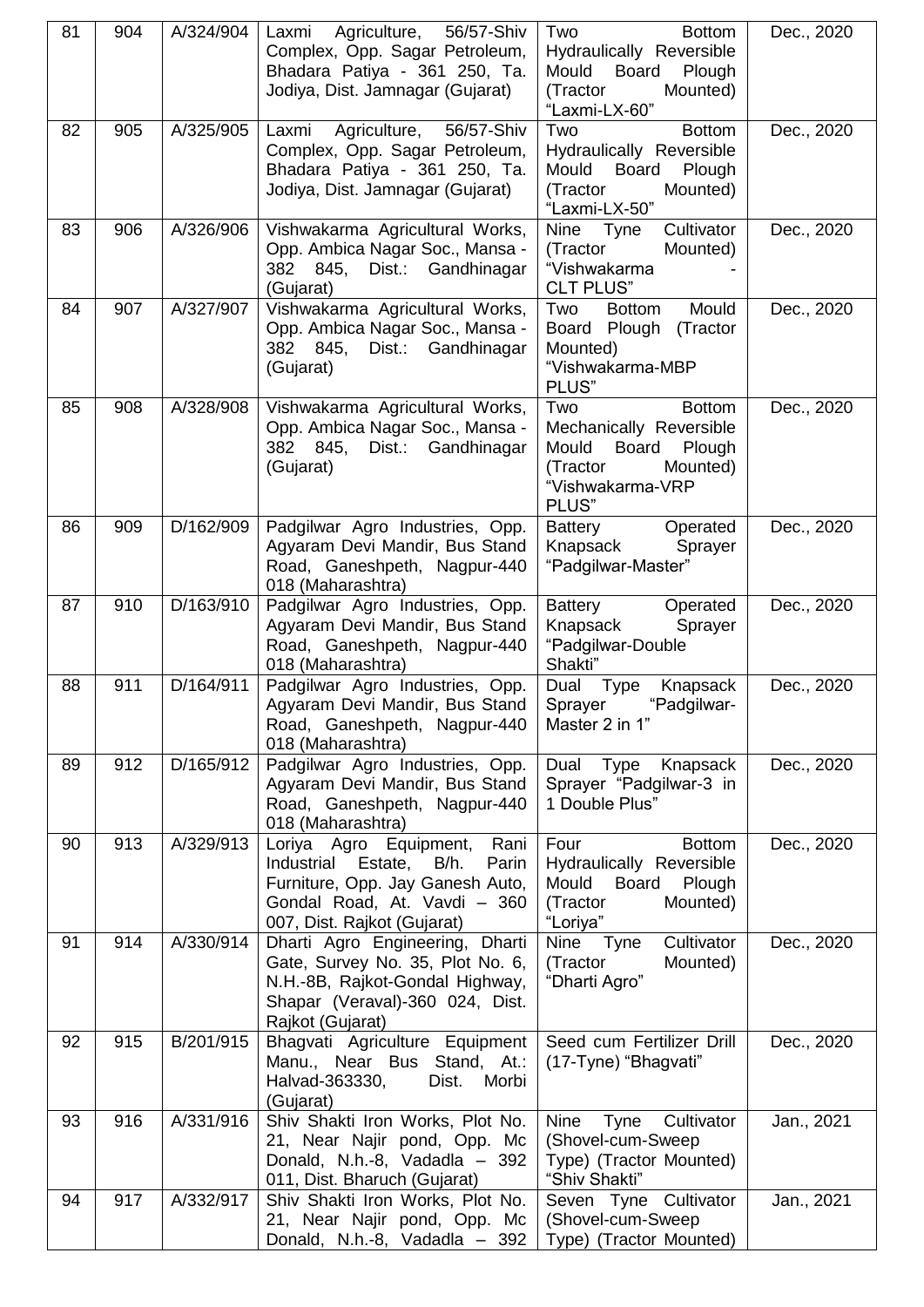|     |     |           | 011, Dist. Bharuch (Gujarat)                                        | "Shiv Shakti"                                             |            |
|-----|-----|-----------|---------------------------------------------------------------------|-----------------------------------------------------------|------------|
| 95  | 918 | A/333/918 | Shiv Shakti Iron Works, Plot No.                                    | Seven Tyne Cultivator                                     | Jan., 2021 |
|     |     |           | 21, Near Najir pond, Opp. Mc                                        | (Shovel-cum-Sweep)<br>Tractor                             |            |
|     |     |           | Donald, N.h.-8, Vadadla - 392<br>011, Dist. Bharuch (Gujarat)       | Type)<br>(Mini<br>Mounted) "Shiv Shakti"                  |            |
| 96  | 919 | A/334/919 | Laxmiji Engineering Works, Hari                                     | Nine Tyne<br>Cultivator                                   | Jan., 2021 |
|     |     |           | Om Nagar, Near Saidarshan                                           | (Tractor<br>Mounted)                                      |            |
|     |     |           | Society, Dholka- 382 225, Dist.:                                    | "Laxmiji"                                                 |            |
| 97  | 920 | A/335/920 | Ahmedabad (Gujarat)<br>Jay Khodiyar Engineering Works               | Two<br><b>Bottom</b>                                      | Jan., 2021 |
|     |     |           | Nesdi Road, Khodiyar Nagar,                                         | Hydraulically Reversible                                  |            |
|     |     |           | Savaarkundla-364<br>515,<br>Dist.                                   | Mould<br>Board<br>Plough                                  |            |
|     |     |           | Amreli (Gujarat)                                                    | (Tractor Mounted) "Jay                                    |            |
|     |     |           |                                                                     | Khodiyar"                                                 |            |
| 98  | 921 | B/202/921 | Kishan Welding<br>Works,<br>B/h.<br>Temple,<br>Ramnagar,<br>Gayatri | Seed cum Fertilizer Drill<br>(9-Tyne, Mini Tractor        | Jan., 2021 |
|     |     |           | Kalsari Road, Visavadar-362130,                                     | Mounted) "Kishan"                                         |            |
|     |     |           | Ta. Visavadar, Dist. Junagadh                                       |                                                           |            |
|     |     |           | (Gujarat)                                                           |                                                           |            |
| 99  | 922 | A/336/922 | But Bhavani Agriculture Works,                                      | Nine<br>Tyne<br>Cultivator                                | Jan., 2021 |
|     |     |           | Highway Road,<br>Near<br>Vijapur<br>Station,<br>Sagar<br>Service    | (Tractor Mounted) "But<br>Bhavani"                        |            |
|     |     |           | 382<br>Mansa-<br>845,<br>Dist.                                      |                                                           |            |
|     |     |           | Gandhiinagar (Gujarat)                                              |                                                           |            |
| 100 | 923 | A/337/923 | But Bhavani Agriculture Works,                                      | <b>Bottom</b><br>Mould<br>Two                             | Jan., 2021 |
|     |     |           | Highway Road, Near<br>Vijapur<br>Sagar<br>Service<br>Station,       | Board Plough (Tractor<br>Mounted) "But Bhavani"           |            |
|     |     |           | Mansa-<br>382<br>845,<br>Dist.                                      |                                                           |            |
|     |     |           | Gandhiinagar (Gujarat)                                              |                                                           |            |
| 101 | 924 | A/338/924 | Jay Bhavani Agricultural Works,                                     | Cultivator<br><b>Nine</b><br>Tyne                         | Jan., 2021 |
|     |     |           | 1-2, Shivam Complex, Near New                                       | (Tractor Mounted) "Jay<br>Bhavani"                        |            |
|     |     |           | Vegetable Market, Madhi Ashram<br>Road, Vijapur - 382 870, Dist.    |                                                           |            |
|     |     |           | Mehsana (Gujarat)                                                   |                                                           |            |
| 102 | 925 | A/329/925 | Jay Bhavani Welding Works, 745-                                     | Two<br><b>Bottom</b>                                      | Jan., 2021 |
|     |     |           | Khari Area, At: Sarla- 363 510                                      | Hydraulically Reversible                                  |            |
|     |     |           | Ta.: Muli, Dist. Surendranagar<br>(Gujarat)                         | <b>Board</b><br>Mould<br>Plough<br>(Tractor Mounted) "Jay |            |
|     |     |           |                                                                     | Bhavani-JBHP-2"                                           |            |
| 103 | 926 | A/340/926 | Boot Bhavani Agriculture Works,                                     | Cultivator<br>Nine Tyne                                   | Jan., 2021 |
|     |     |           | Shop No. 1/2, Hare Krushna                                          | (Tractor Mounted) "Boot                                   |            |
|     |     |           | Shopping<br>Complex,<br>Radhanpur-385 340, Dist. Patan              | Bhavani"                                                  |            |
|     |     |           | (Gujarat)                                                           |                                                           |            |
| 104 | 927 | F/61/927  | Hi-Make Agro Products, Shed No.                                     | Chaff<br>Cutter<br>$(2-HP)$                               | Jan., 2021 |
|     |     |           | $14/A$ ,<br>Ankur<br>Commercial                                     | Operated) "Hi<br>Power                                    |            |
|     |     |           | Complex, Near Gujarat Alloy<br>Cast, Shapar (Veraval) - 360 024,    | Make-Om Laxmi 2 HP"                                       |            |
|     |     |           | Dist. Rajkot (Gujarat)                                              |                                                           |            |
| 105 | 928 | D/166/928 | Kisan Agrocare Pvt. Ltd., 2-                                        | <b>Battery</b><br>Operated                                | Jan., 2021 |
|     |     |           | Ayodhya nagar, Near Vegetable                                       | Knapsack<br>Sprayer                                       |            |
|     |     |           | Market, 80 Feet Road,<br>Surendranagar-363 035 (Gujarat)            | "Kishan-Don"                                              |            |
| 106 | 929 | A/341/929 | Shakti Engineering Works, N.H.                                      | Nine<br>Cultivator<br>Tyne                                | Jan., 2021 |
|     |     |           | No.8, Near Kadodara Char Rasta                                      | (Shovel-cum-Sweep                                         |            |
|     |     |           | At.: Umbhel- 394 325, Ta.: Kamrej,                                  | Type) (Tractor Mounted)                                   |            |
|     |     |           | Dist. Surat (Gujarat)                                               | "Shakti Engg."                                            |            |
| 107 | 930 | A/342/930 | Shree<br>Topeshwar<br>Agri<br>and<br>Machinery Store, Alipura Cross | Seven Tyne Cultivator<br>(Mini Tractor Mounted)           | Jan., 2021 |
|     |     |           | Road, Chhota Udaipur Road,                                          | "Shree Topeshwar"                                         |            |
|     |     |           | Bodeli- 391 135, Dist.: Chhota                                      |                                                           |            |
|     |     |           | Udaipur (Gujarat)                                                   |                                                           |            |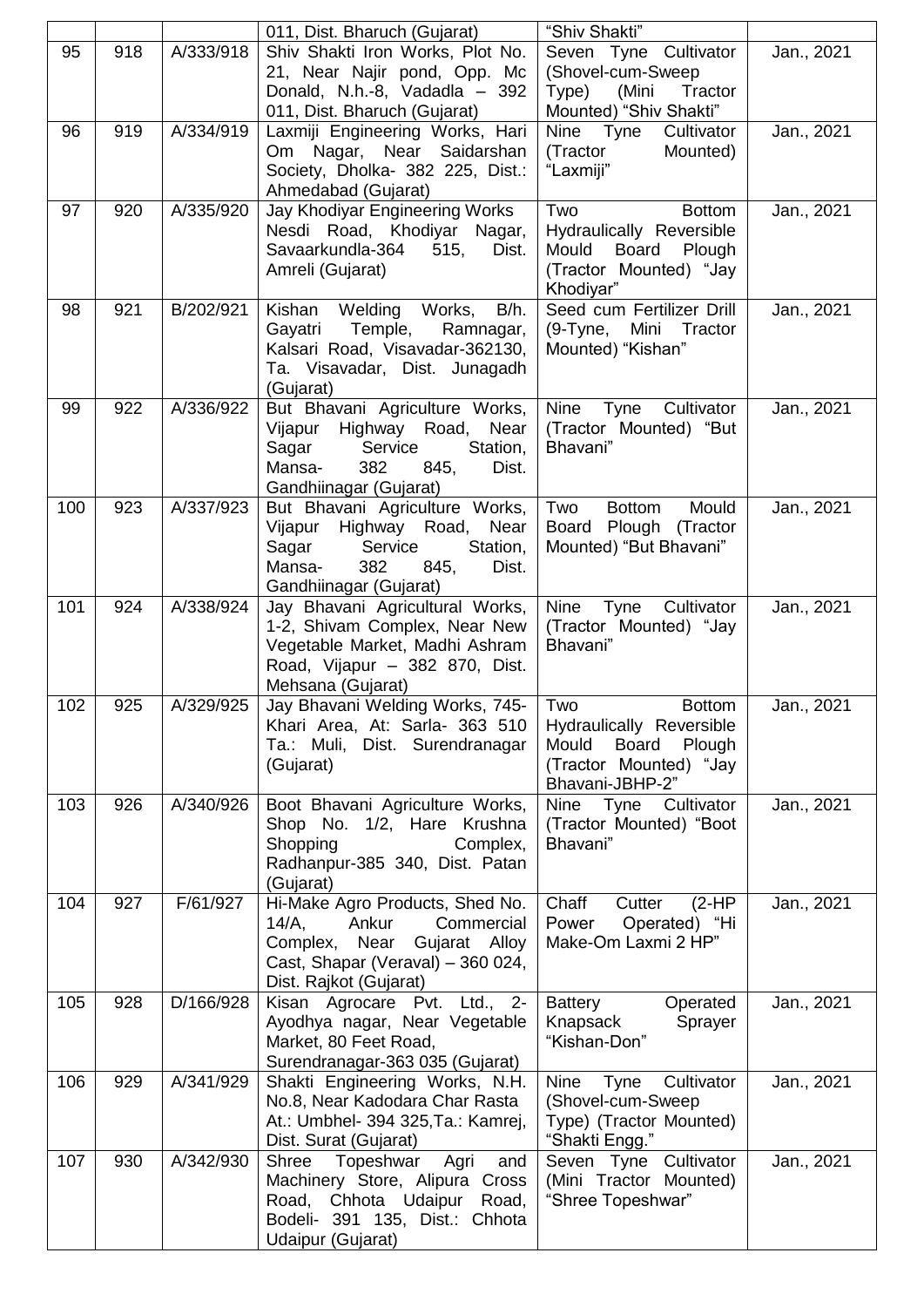| 108 | 931 | A/343/931 | Shree<br>Topeshwar Agri<br>and<br>Machinery Store, Alipura Cross<br>Road, Chhota Udaipur Road,<br>Bodeli- 391 135, Dist.: Chhota<br>Udaipur (Gujarat)         | Nine Tyne<br>Cultivator<br>(Tractor<br>Mounted)<br>"Shree Topeshwar"                                                           | Jan., 2021 |
|-----|-----|-----------|---------------------------------------------------------------------------------------------------------------------------------------------------------------|--------------------------------------------------------------------------------------------------------------------------------|------------|
| 109 | 932 | A/344/932 | Topeshwar Agri<br>Shree<br>and<br>Machinery Store, Alipura Cross<br>Road, Chhota Udaipur Road,<br>Bodeli- 391 135, Dist.: Chhota<br>Udaipur (Gujarat)         | <b>Bottom</b><br>Two<br>Mechanically Reversible<br>Board Plough<br>Mould<br>(Tractor<br>Mounted)<br>"Shree Topeshwar"          | Jan., 2021 |
| 110 | 933 | A/345/933 | Topeshwar<br>Agri<br>Shree<br>and<br>Machinery Store, Alipura Cross<br>Road, Chhota Udaipur Road,<br>Bodeli- 391 135, Dist.: Chhota<br>Udaipur (Gujarat)      | Tractor Mounted Offset<br>Disc Harrow (7x7 Disc)<br>"Shree Topeshwar"                                                          | Jan., 2021 |
| 111 | 934 | D/167/934 | Laxmiji Engineering Works, Hari<br>Om Nagar, Near Saidarshan<br>Society, Dholka- 382 225, Dist.:<br>Ahmedabad (Gujarat)                                       | <b>Tractor Operated Power</b><br>Sprayer "Laxmiji"                                                                             | Jan., 2021 |
| 112 | 935 | A/346/935 | Panchal Engineering Works, Opp.<br>66 KV Sub-station, Dhobani Naka<br>- 394 160, Ta. Mandvi, Dist. Surat<br>(Gujarat)                                         | Nine<br>Tyne Cultivator<br>(Shovel-cum-Sweep)<br>Type) (Tractor Mounted)<br>"Panchal"                                          | Jan., 2021 |
| 113 | 936 | A/347/936 | Panchal Engineering Works, Opp.<br>66 KV Sub-station, Dhobani Naka<br>- 394 160, Ta. Mandvi, Dist. Surat<br>(Gujarat)                                         | Mould<br>Two<br>Bottom<br>Board Plough (Tractor<br>Mounted) "Panchal"                                                          | Jan., 2021 |
| 114 | 937 | B/203/937 | R. K. Agro Industries, Plot No. C-<br>2/89, GIDC-1, Near GIDC Office,<br>Rajkot-Junagadh<br>Road,<br>Dolatpara, Junagadh-362 003,<br>Dist. Junagadh (Gujarat) | Seed cum Fertilizer Drill<br>$(5-Tyne)$<br>"R.K. Agro-<br>Khedut"                                                              | Feb., 2021 |
| 115 | 938 | B/204/938 | Kirti Agro Engineering, Survey No.<br><b>Plot</b><br>No.<br>$1/A$ ,<br>81,<br>Shapar (Veraval)- 360 024, Dist.<br>Rajkot (Gujarat)                            | Seed cum Fertilizer Drill<br>$(9-Tyne,$<br>Mini<br>Tractor<br>Mounted) "Kirti Agro"                                            | Feb., 2021 |
| 116 | 939 | B/205/939 | Kirti Agro Engineering, Survey No.<br>81,<br>Plot<br>No.<br>$1/A$ ,<br>Shapar (Veraval)- 360 024, Dist.<br>Rajkot (Gujarat)                                   | Seed cum Fertilizer Drill<br>(19-Tyne) "Kirti Agro"                                                                            | Feb., 2021 |
| 117 | 940 | A/348/940 | Topland<br>Engines<br>Pvt.<br>Ltd.,<br>Lodhika Industrial Estate, GIDC<br>Plot No. P-213/214, Metoda-360<br>021, Dist.: Rajkot (Gujarat)                      | Mini<br>Tractor<br>Operated<br>Rotavator<br>"Topland-<br>TOMR11-1.0M"                                                          | Feb., 2021 |
| 118 | 941 | A/349/941 | Topland<br>Engines<br>Pvt.<br>Ltd.,<br>Lodhika Industrial Estate, GIDC<br>Plot No. P-213/214, Metoda-360<br>021, Dist.: Rajkot (Gujarat)                      | Mini Tractor<br>Operated<br>Rotavator<br>"Topland-<br>TOMR12-1.2M"                                                             | Feb., 2021 |
| 119 | 942 | A/350/942 | Engines<br>Topland<br>Pvt.<br>Ltd.,<br>Lodhika Industrial Estate, GIDC<br>Plot No. P-213/214, Metoda-360<br>021, Dist.: Rajkot (Gujarat)                      | Tractor<br>Operated<br>"Topland-<br>Rotavator<br><b>TSR12-7"</b>                                                               | Feb., 2021 |
| 120 | 943 | A/351/943 | Topland<br>Engines<br>Pvt.<br>Ltd.,<br>Lodhika Industrial Estate, GIDC<br>Plot No. P-213/214, Metoda-360<br>021, Dist.: Rajkot (Gujarat)                      | Tractor<br>Operated<br>"Topland-<br>Rotavator<br>TSR12-8"                                                                      | Feb., 2021 |
| 121 | 944 | A/352/944 | Topland<br>Engines<br>Pvt.<br>Ltd.,<br>Lodhika Industrial Estate, GIDC<br>Plot No. P-213/214, Metoda-360<br>021, Dist.: Rajkot (Gujarat)                      | Two<br><b>Bottom</b><br>Hydraulically Reversible<br>Mould<br><b>Board</b><br>Plough<br>Mounted)<br>(Tractor<br>"Topland-THRP2" | Feb., 2021 |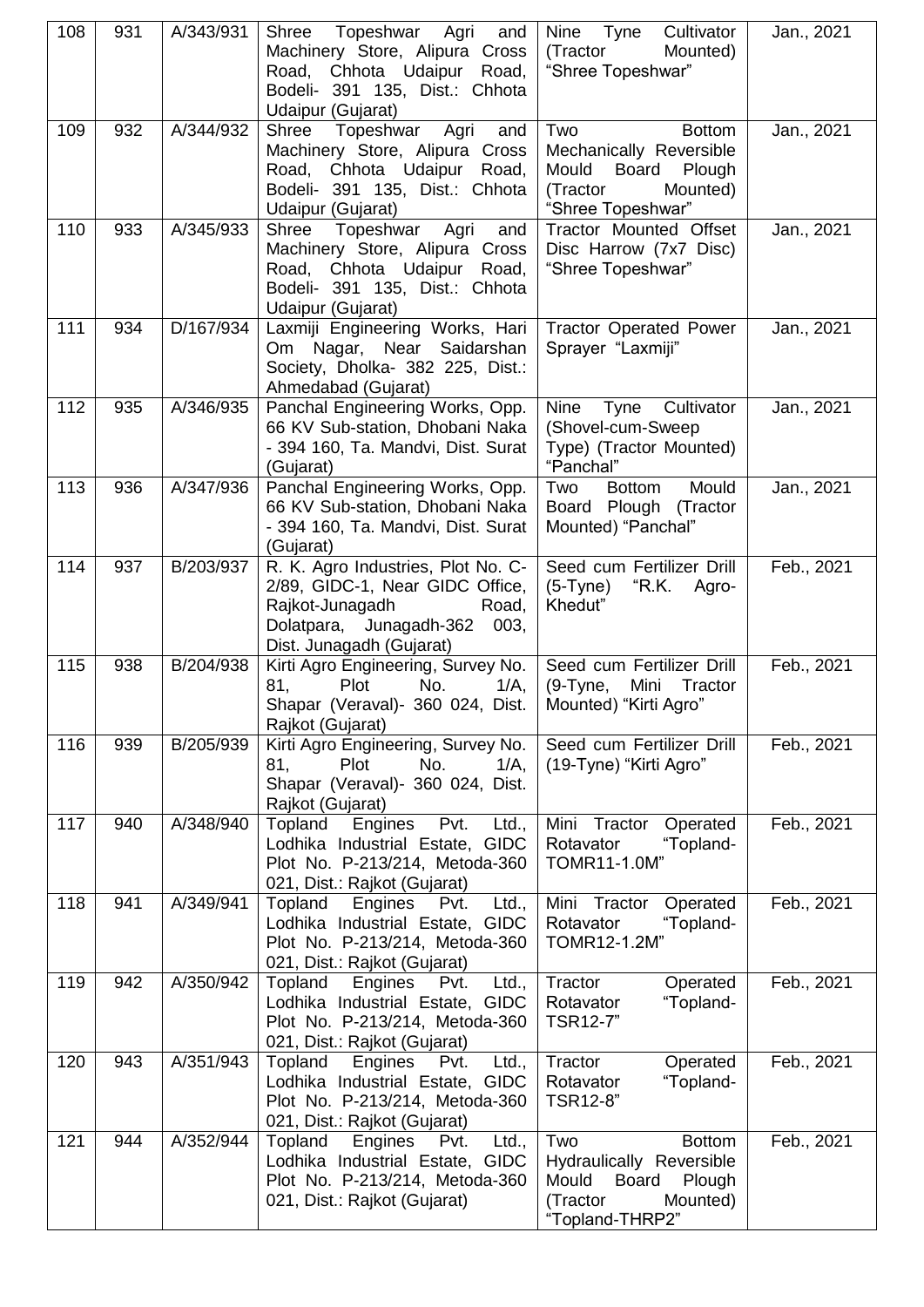| 122 | 945 | A/353/945 | Jay Khodiyar Agro, Plot No. 3,<br>New Somnath Ind. Area-4, Nr.<br>Main<br>Chamunda<br>Ind.,<br>Road<br>Solvant,<br>Kothariya<br>B/h.<br>Jay<br>Ganesh Show Room, Rajkot-360<br>004 (Gujarat) | Tractor<br>Operated<br>Rotavator "Jay Khodiyar-<br>Farm King-SRT-6"                                                           | Feb., 2021 |
|-----|-----|-----------|----------------------------------------------------------------------------------------------------------------------------------------------------------------------------------------------|-------------------------------------------------------------------------------------------------------------------------------|------------|
| 123 | 946 | A/354/946 | Marvel Engineering, Near Captain<br>Tractors, Padavla Road, Veraval<br>(Shapar) - 360 024, Ta. Kotada<br>Sangani, Dist.: Rajkot (Gujarat)                                                    | Tractor<br>Operated<br>Rotavator "Marvel-MAR-<br>5"                                                                           | Feb., 2021 |
| 124 | 947 | A/355/947 | Marvel Engineering, Near Captain<br>Tractors, Padavla Road, Veraval<br>(Shapar) - 360 024, Ta. Kotada<br>Sangani, Dist.: Rajkot (Gujarat)                                                    | Two<br><b>Bottom</b><br>Hydraulically Reversible<br>Mould<br><b>Board</b><br>Plough<br>(Tractor<br>Mounted)<br>"Marvel-MAR 2" | Feb., 2021 |
| 125 | 948 | A/356/948 | Ji Engineering Works,<br>Shree<br>Bhavnagar Road, Near Railway<br>Crossing, Botad - 364 710, Dist.<br>Bhavnagar (Gujarat)                                                                    | Cultivator<br>Nine Tyne<br>(Tractor<br>Mounted)<br>"Shree Ji"                                                                 | Feb., 2021 |
| 126 | 949 | A/357/949 | Shree<br>Ji Engineering Works,<br>Bhavnagar Road, Near Railway<br>Crossing, Botad - 364 710, Dist.<br>Bhavnagar (Gujarat)                                                                    | Tractor Mounted Blade<br>Harrow "Shree Ji"                                                                                    | Feb., 2021 |
| 127 | 950 | A/358/950 | Shree Ji Engineering Works,<br>Bhavnagar Road, Near Railway<br>Crossing, Botad - 364 710, Dist.<br>Bhavnagar (Gujarat)                                                                       | Two<br><b>Bottom</b><br>Mechanically Reversible<br>Board<br>Mould<br>Plough<br>(Tractor<br>Mounted)<br>"Shree Ji"             | Feb., 2021 |
| 128 | 951 | C/09/951  | M. N. Agro Industries, At. & Post:<br>Velanja-364150, Ta.:<br>Kamrej,<br>Dist.: Surat (Gujarat)                                                                                              | Wheel Hand Hoe (Blade<br>type, Manually operated)<br>"M. N. Agro"                                                             | Feb., 2021 |
| 129 | 952 | F/62/952  | Bhagwati Krushi Udhyog Pvt. Ltd.,<br>A-6, 1st Floor, Satyamev-1, Opp.<br>New Gujarat High Court, S. G.<br>Highway, Sola, Ahmedabad-380<br>060 (Gujarat)                                      | Chaff Cutter (Fly Wheel<br>2<br>HP<br>Power<br>type,<br>"Gokul-<br>Operated)<br>Bhagwati"                                     | Feb., 2021 |
| 130 | 953 | F/63/953  | Bhagwati Krushi Udhyog Pvt. Ltd.,<br>A-6, 1st Floor, Satyamev-1, Opp.<br>New Gujarat High Court, S. G.<br>Highway, Sola, Ahmedabad-380<br>060 (Gujarat)                                      | Chaff Cutter (Fly Wheel<br><b>PTO</b><br>type,<br>Tractor<br>"Gokul-<br>Operated)<br>Bhagwati"                                | Feb., 2021 |
| 131 | 954 | G/15/954  | Bhagwati Krushi Udhyog Pvt. Ltd.,<br>A-6, 1st Floor, Satyamev-1, Opp.<br>New Gujarat High Court, S. G.<br>Highway, Sola, Ahmedabad-380<br>060 (Gujarat)                                      | Winnowing Fan (Power<br>Operated)<br>"Gokul-<br>Bhagwati"                                                                     | Feb., 2021 |
| 132 | 955 | B/206/955 | Jay Ambe Agriculture, Palanpur<br>Near<br>Highway,<br>Mahindra<br>Showroom,<br>Mota<br>Bhoyan-<br>Deesa,<br>Dist.<br>385535,<br>Ta.:<br>Banaskantha (Gujarat)                                | Seed cum Fertilizer Drill<br>"Jay Ambe-<br>$(7-Tyne)$<br>JS11"                                                                | March, 21  |
| 133 | 956 | B/207/956 | <b>Brahmani</b><br>Works,<br>Welding<br>At.: Zerda-385535, Ta.:<br>Deesa,<br>Dist. Banaskantha (Gujarat)                                                                                     | Seed cum Fertilizer Drill<br>"Brahmani-<br>$(8-Tyne)$<br>$B3+$ "                                                              | March, 21  |
| 134 | 957 | B/208/957 | Shree Savitri Agriculture Works,<br>Lathi Bazar, Municipal Store Line,<br>Deesa-<br>385<br>535,<br>Dist.<br>Banaskantha (Gujarat)                                                            | Seed cum Fertilizer Drill<br>(8-Tyne) "Savitri-S 1"                                                                           | March, 21  |
| 135 | 958 | B/209/958 | Kishan Agro Technology, Plot No.<br>Madhav<br>Estate,<br>Dhoraji<br>4,<br>Highway, Behind HP Petrol Pump,                                                                                    | Seed cum Fertilizer Drill<br>(9-Tyne) "Kishan Agro<br>Tech."                                                                  | March, 21  |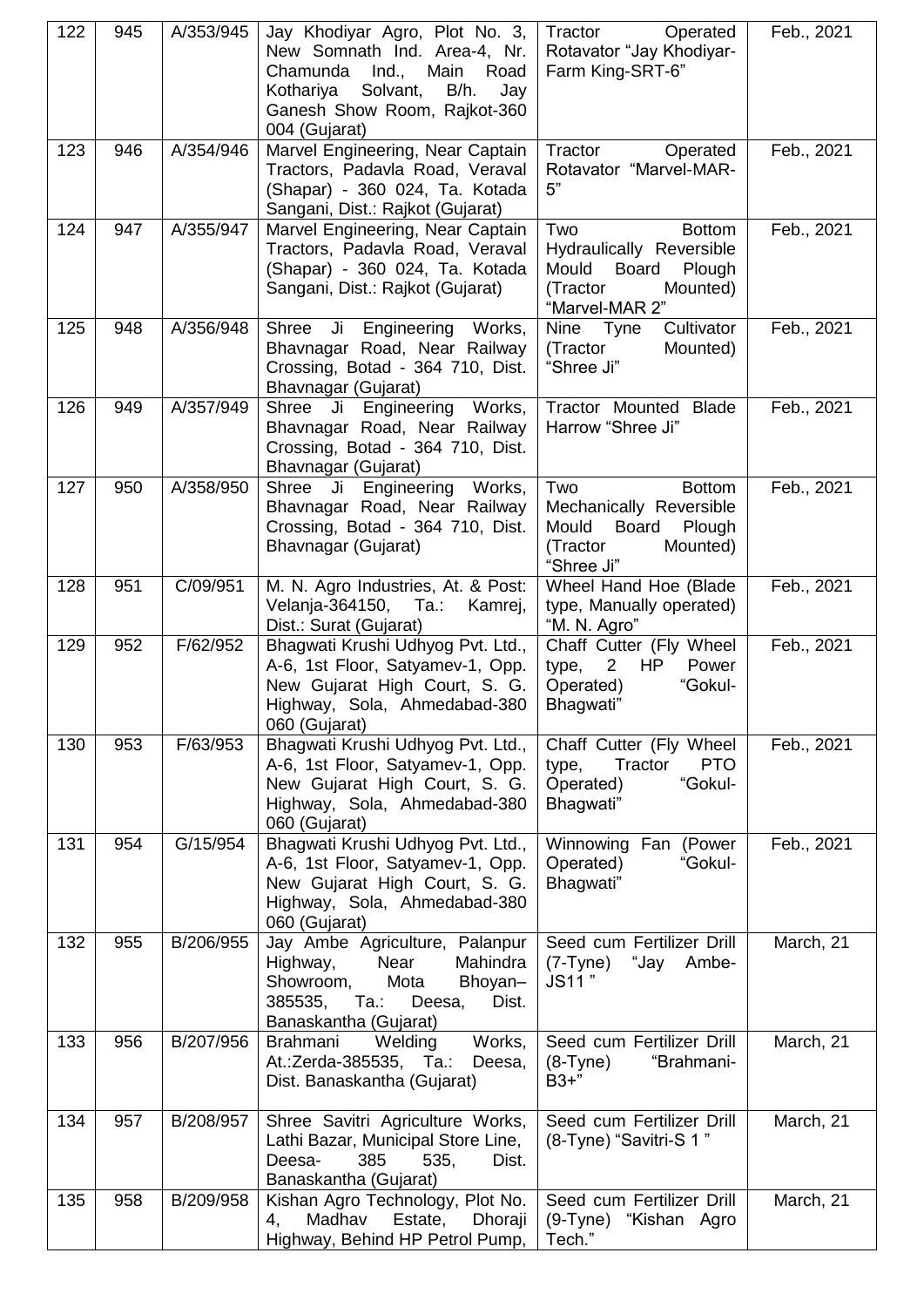|     |     |           | Saragvada, Junagadh-362 001<br>(Gujarat)                                                                                               |                                                                                                                              |           |
|-----|-----|-----------|----------------------------------------------------------------------------------------------------------------------------------------|------------------------------------------------------------------------------------------------------------------------------|-----------|
| 136 | 959 | A/359/959 | Chamunda<br>Engineering<br>Jay<br>Works, Near Water Tank, Nesdi<br>Road, Savarkundla- 364 515,<br>Dist. Amreli (Gujarat)               | Nine<br>Cultivator<br>Tyne<br>(Triangular Shovel Type)<br>(Tractor Mounted) "Jay<br>Chamunda"                                | March, 21 |
| 137 | 960 | A/360/960 | Harihar Agro Industries,<br>Near<br>Marketing Yard, Tulsi Shyam<br>Road, Dhari-365 640, Dist. Amreli<br>Gujarat)                       | Two<br><b>Bottom</b><br>Mechanically Reversible<br>Mould<br>Board<br>Plough<br>(Tractor<br>Mounted)<br>"Harihar"             | March, 21 |
| 138 | 961 | A/361/961 | Jay Khodiyar Engineering Works,<br>Nesdi Road, Khodiyar Nagar,<br>Savaarkundla-364<br>515,<br>Dist.<br>Amreli (Gujarat)                | Two<br><b>Bottom</b><br>Mechanically Reversible<br>Mould<br>Board<br>Plough<br>(Tractor Mounted) "Jay<br>Khodiyar"           | March, 21 |
| 139 | 962 | A/362/962 | Bhupesh Engineering<br>Works,<br>Lakda Bazar, Mandvi-370 465,<br>Dist.: Kachchh (Gujarat)                                              | Two<br><b>Bottom</b><br>Mechanically Reversible<br>Mould Board<br>Plough<br>(Tractor<br>Mounted)<br>"Bhupesh"                | March, 21 |
| 140 | 963 | A/363/963 | Vijay Trolly Works, Bavla-Sanand<br>Road,<br>Bavla-382<br>220,<br>Dist.:<br>Ahmedabad (Gujarat)                                        | Nine Tyne<br>Cultivator<br>(Tractor Mounted) "Vijay"                                                                         | March, 21 |
| 141 | 964 | A/364/964 | Bapa Sitaram Iron Works, At.<br>Hadala (Bhal) - 363 425, Ta.:<br>Dhandhuka, Dist.: Ahmedabad<br>(Gujarat)                              | Nine<br>Cultivator<br>Tyne<br>(Tractor Mounted) "Bapa<br>Sitaram"                                                            | March, 21 |
| 142 | 965 | A/365/965 | Sitaram Industries, Near Sahakari<br>Kharid-Vechan Sangh, At. Sayan-<br>394 130, Ta. Olpad., Dist. Surat<br>(Gujarat)                  | Tractor<br>Operated<br>Rotavator "Sitaram-SIR-<br>5"                                                                         | March, 21 |
| 143 | 966 | A/366/966 | Sitaram Industries, Near Sahakari<br>Kharid-Vechan Sangh, At. Sayan-<br>394 130, Ta. Olpad., Dist. Surat<br>(Gujarat)                  | Two<br><b>Bottom</b><br>Hydraulically Reversible<br>Mould<br>Board<br>Plough<br>(Tractor<br>Mounted)<br>"Sitaram-SIP 4"      | March, 21 |
| 144 | 967 | A/367/967 | Sitaram Industries, Near Sahakari<br>Kharid-Vechan Sangh, At. Sayan-<br>394 130, Ta. Olpad., Dist. Surat<br>(Gujarat)                  | Trailed<br>Tractor Drawn<br>Offset Disc Harrow (8x8<br>Disc) "Sitaram"                                                       | March, 21 |
| 145 | 968 | A/368/968 | Maruti Engineering Works, 8/9/10,<br>Patel Industrial Estate, At. Pariya,<br>Post-Sayan- 394 130, Ta. Olpad.,<br>Dist. Surat (Gujarat) | Tractor<br>Operated<br>"Maruti-<br>Rotavator<br>Sitaram-MER-5"                                                               | March, 21 |
| 146 | 969 | A/369/969 | Maruti Engineering Works, 8/9/10,<br>Patel Industrial Estate, At. Pariya,<br>Post-Sayan- 394 130, Ta. Olpad.,<br>Dist. Surat (Gujarat) | Tractor<br>Operated<br>Rotavator<br>"Maruti-<br>Sitaram-MER-6"                                                               | March, 21 |
| 147 | 970 | A/370/970 | Moon<br>Ambe<br>Agriculture,<br>Jay<br>Nagar Chowk, Behind Ambani<br>Times, Morbi-363 641 (Gujarat)                                    | Nine<br>Cultivator<br>Tyne<br>(Tractor Mounted) "Jay<br>Ambe"                                                                | March, 21 |
| 148 | 971 | A/371/971 | Jay Ambe Agriculture, Moon<br>Nagar Chowk, Behind Ambani<br>Times, Morbi-363 641 (Gujarat)                                             | Two<br><b>Bottom</b><br>Mechanically Reversible<br>Mould<br><b>Board</b><br>Plough<br>(Tractor Mounted) "Jay<br>Ambe"        | March, 21 |
| 149 | 972 | A/372/972 | Ambe<br>Agriculture,<br>Moon<br>Jay<br>Nagar Chowk, Behind Ambani<br>Times, Morbi-363 641 (Gujarat)                                    | Two<br><b>Bottom</b><br>Hydraulically Reversible<br><b>Board</b><br>Mould<br>Plough<br>(Tractor Mounted) "Jay<br>Ambe-HRPDC" | March, 21 |